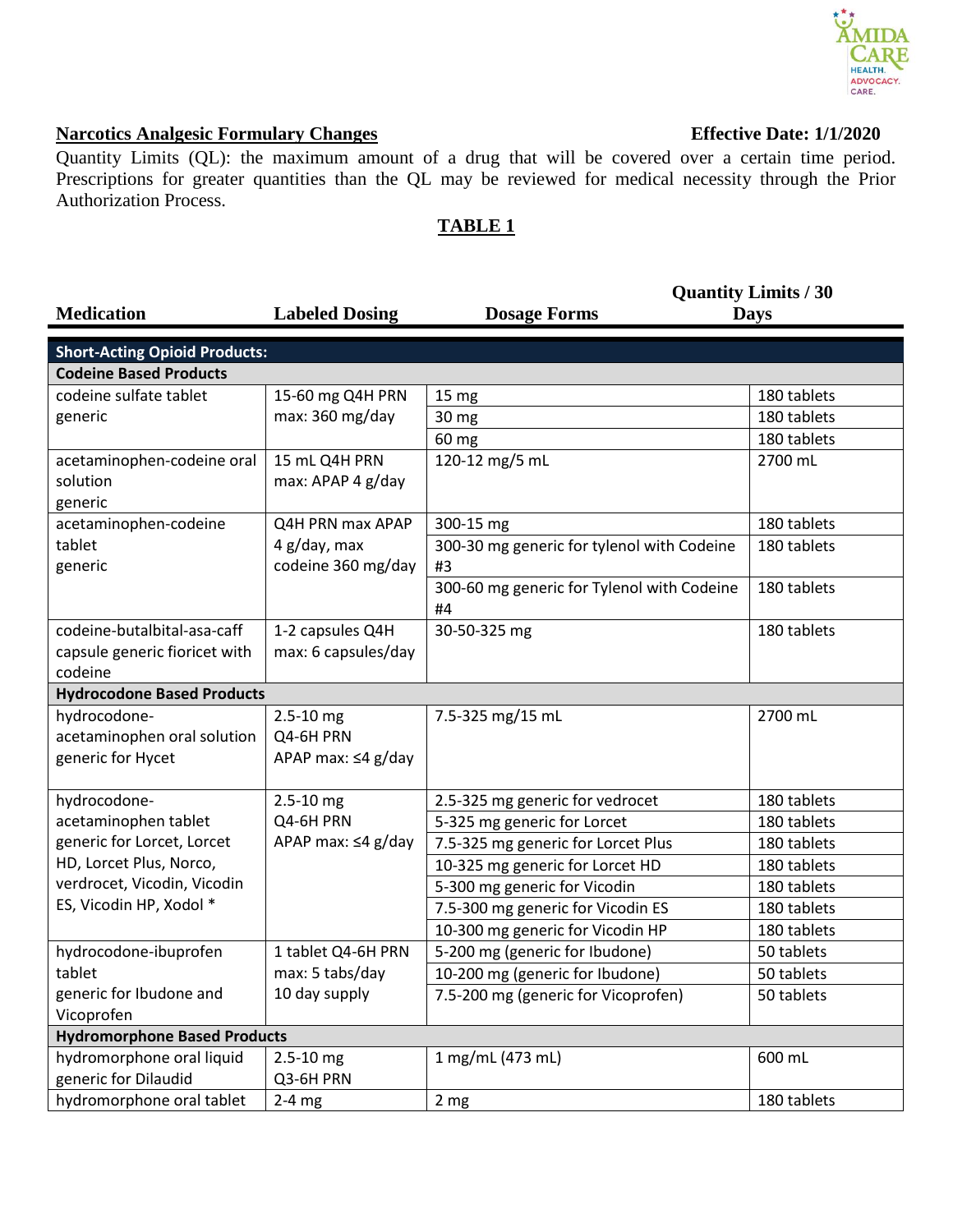

| generic for Dilaudid                | Q4-6H PRN                | 4 mg                                    | 180 tablets  |  |  |
|-------------------------------------|--------------------------|-----------------------------------------|--------------|--|--|
|                                     |                          | 8 mg                                    | 90 tablets   |  |  |
| <b>Morphine Based Products</b>      |                          |                                         |              |  |  |
| morphine concentrate oral solution  |                          |                                         |              |  |  |
| morphine oral solution              | 10-20 mg                 | 10 mg/5 mL                              | 900 mL       |  |  |
| generic                             | Q4H PRN                  | 20 mg/5 mL                              | 600 mL       |  |  |
|                                     |                          | 20 mg/1 mL                              | 120 mL       |  |  |
| morphine oral tablet                | 15-30 mg                 | 15 mg                                   | 180 tablets  |  |  |
| generic                             | Q4H PRN                  | 30 mg                                   | 90 tablets   |  |  |
| <b>Oxycodone Based Products</b>     |                          |                                         |              |  |  |
| oxycodone oral concentrate          | 5-15 mg<br>Q4-6H PRN     | 100 mg/5 mL (30 mL)                     | 90 mL        |  |  |
| oxycodone oral solution             | $5-15$ mg<br>Q4-6H PRN   | 5 mg/5 mL (5 mL, 15 mL, 473 mL, 500 mL) | 1800 mL      |  |  |
| oxycodone capsule                   | Q4-6H PRN                | 5 mg                                    | 180 capsules |  |  |
| oxycodone tablet                    | Q4-6H PRN                | 5 mg generic for Roxicodone             | 180 tablets  |  |  |
| generic for Roxicodone              |                          | 10 <sub>mg</sub>                        | 180 tablets  |  |  |
|                                     |                          | 15 mg generic for Roxicodone            | 120 tablets  |  |  |
|                                     |                          | 20 <sub>mg</sub>                        | 90 tablets   |  |  |
|                                     |                          | 30 mg generic for Roxicodone            | 60 tablets   |  |  |
| oxycodone-acetaminophen             | $2.5 - 10$ mg            | 2.5-325 mg                              | 120 tablets  |  |  |
| tablet generic for Endocet,         | Q6H PRN                  | 5-325 mg                                | 120 tablets  |  |  |
| Percocet, and Primlev               | APAP max: $\leq$ 4 g/day | 7.5-325 mg                              | 120 tablets  |  |  |
|                                     |                          | 10-325 mg                               | 120 tablets  |  |  |
| oxycodone-ibuprofen tablet          | 1 tablet Q6H PRN         | 5-400 mg                                | 28 tablets   |  |  |
| generic                             | max: 4tabs/day           |                                         |              |  |  |
|                                     | 7 day supply             |                                         |              |  |  |
| <b>Oxymorphone Based Products</b>   |                          |                                         |              |  |  |
| oxymorphone tablet                  | 5-10 mg                  | 5 mg                                    | 180 tablets  |  |  |
| generic for Opana                   | Q4-6H PRN                | 10 <sub>mg</sub>                        | 90 tablets   |  |  |
| <b>Tramadol Based Products</b>      |                          |                                         |              |  |  |
| tramadol oral tablet                | 50-100 mg                | 50 mg                                   | 240 tablets  |  |  |
| generic for Ultram                  | Q4-6H PRN                |                                         |              |  |  |
|                                     | max: 400 mg/day          |                                         |              |  |  |
| tramadol-acetaminophen              | 2 tablets                | 37.5-325 mg                             | 40 tablets   |  |  |
| tablet                              | Q4-6H PRN max:8          |                                         |              |  |  |
| generic for Ultracet                | tabs/day                 |                                         |              |  |  |
|                                     | 5 day supply             |                                         |              |  |  |
| Long-Acting Opioid products:        |                          |                                         |              |  |  |
| <b>Buprenorphine Based Products</b> |                          |                                         |              |  |  |
| buprenorphine hcl                   | 24 mg/day                | 2 <sub>mg</sub>                         | 360 tablets  |  |  |
| sublingual tablet                   |                          | 8 mg                                    | 90 tablets   |  |  |
| generic for Subutex                 |                          |                                         |              |  |  |
| <b>Fentanyl Based Products:</b>     |                          |                                         |              |  |  |
| fentanyl transdermal patch          | 1 patch Q72H             | 12 (12.5 mcg/hr)                        | 10 patches   |  |  |
| generic for Duragesic               |                          | 25 (25 mcg/hr)                          | 10 patches   |  |  |
|                                     |                          | 50 (25 mcg/hr)                          | 10 patches   |  |  |